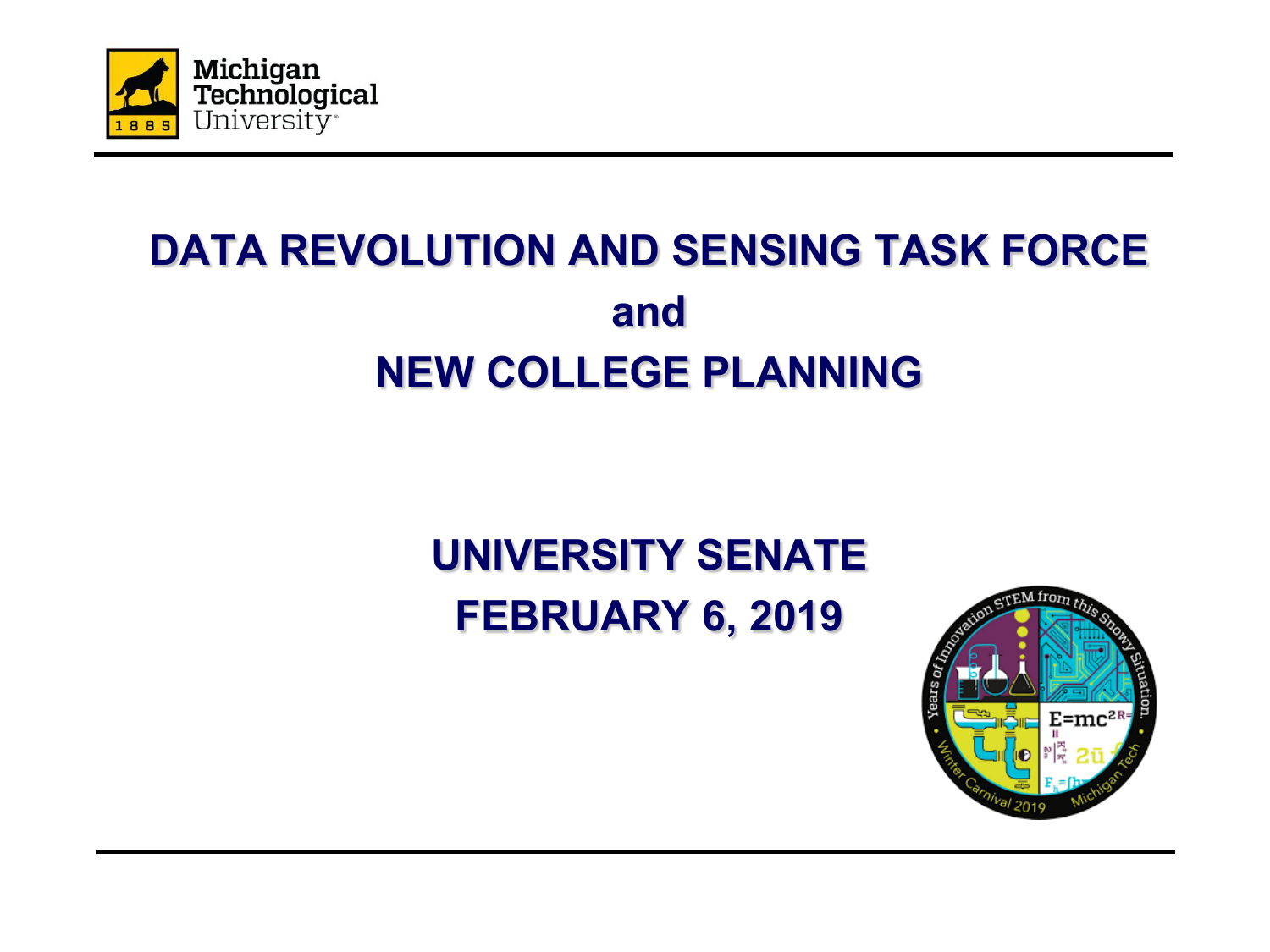#### **MEMBERSHIP AND TASKS**

- Task Force membership has stabilized at 25. All task force members are excited about the opportunities for Michigan Tech, and cognizant of the anxiety created by the possibility of disruption and change.
- Two separate tasks:
	- Planning for new college. Goal: proposal to provost and president, who in turn will make a proposal to Board of Trustees. Start date July 1, 2019.
	- Proposal to invest \$200k/yr for 5 years. This is part of the 9 Tech Forward initiatives.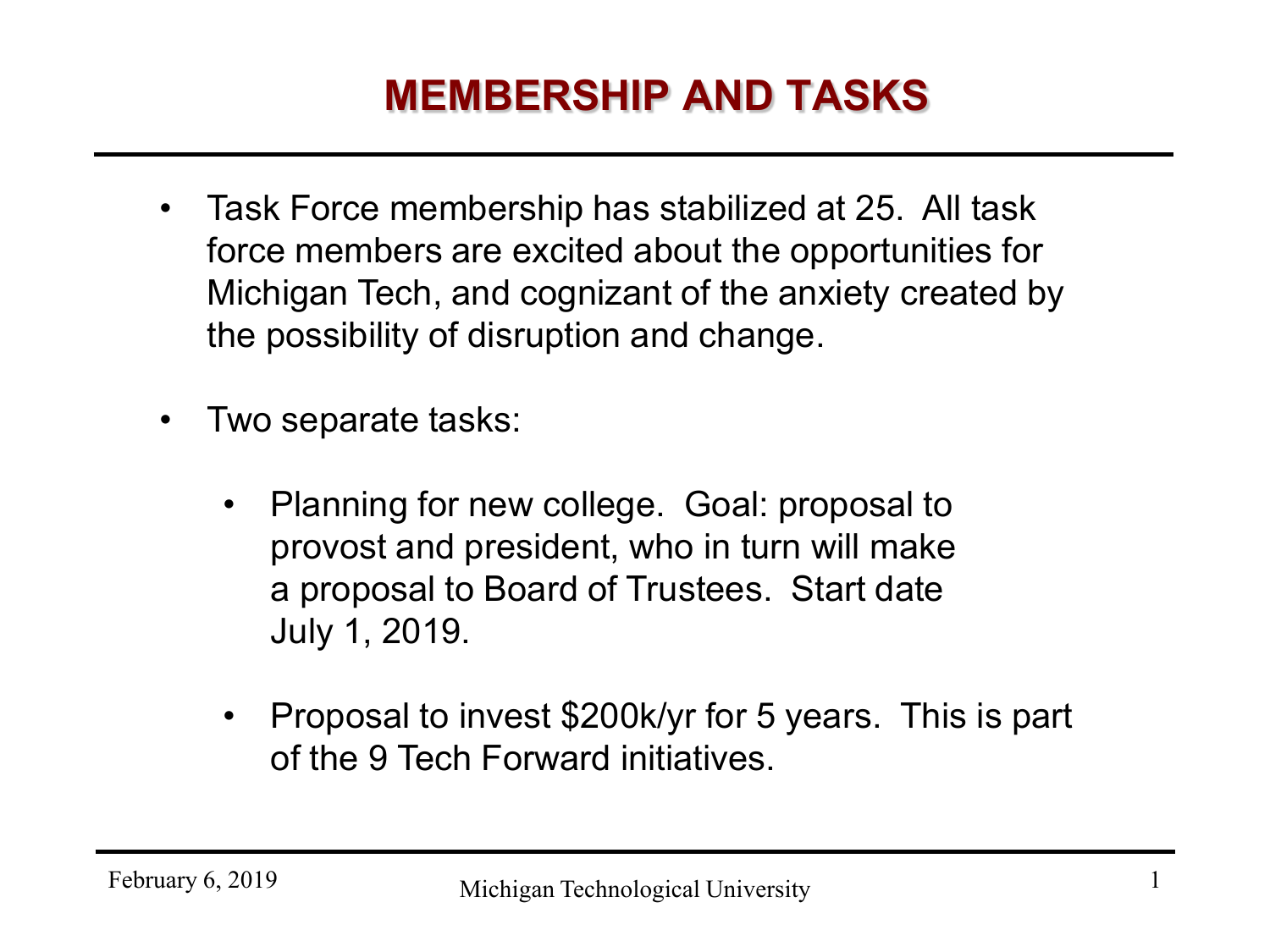# **VISITS AND PHONE CALL**

- Visits
	- Rochester Institute of Technology, January 23. Dan Fuhrmann, Zhenlin Wang, and Adrienne Minerick.
	- MIT Schwarzman College of Computing launch event, February 27-28 (upcoming). Adrienne Minerick, Laura Brown, Keith Vertanen.
- Phone call
	- MIT Dean of Engineering, Anantha Chandrakasan, January 25, Rick Koubek, Dan Fuhrmann, Zhenlin Wang, Adrienne Minerick.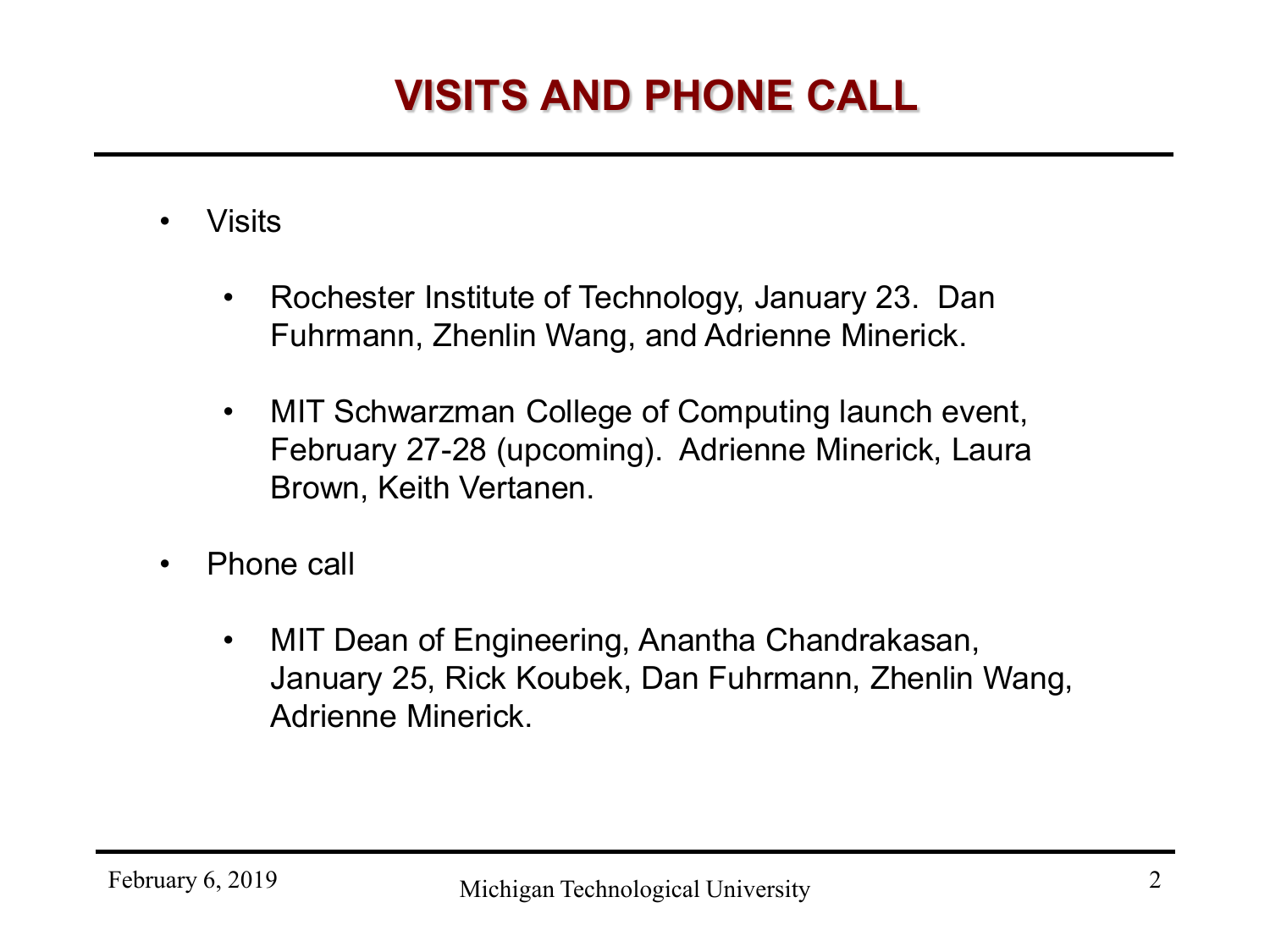### **WHAT WE KNOW AND DON'T KNOW**

- What we know:
	- The new college will include the Department of Computer Science and the SoT programs in Computer Network and System Administration and Medical Informatics.
	- Adrienne Minerick will be the first dean, for 1-2 years.
- What is practically certain:
	- The new college will host the MS in Data Science program and the PhD in Computational Science and Engineering program, and will take responsibility for high-performance computing resources.
- Everything else is the subject of discussions this month.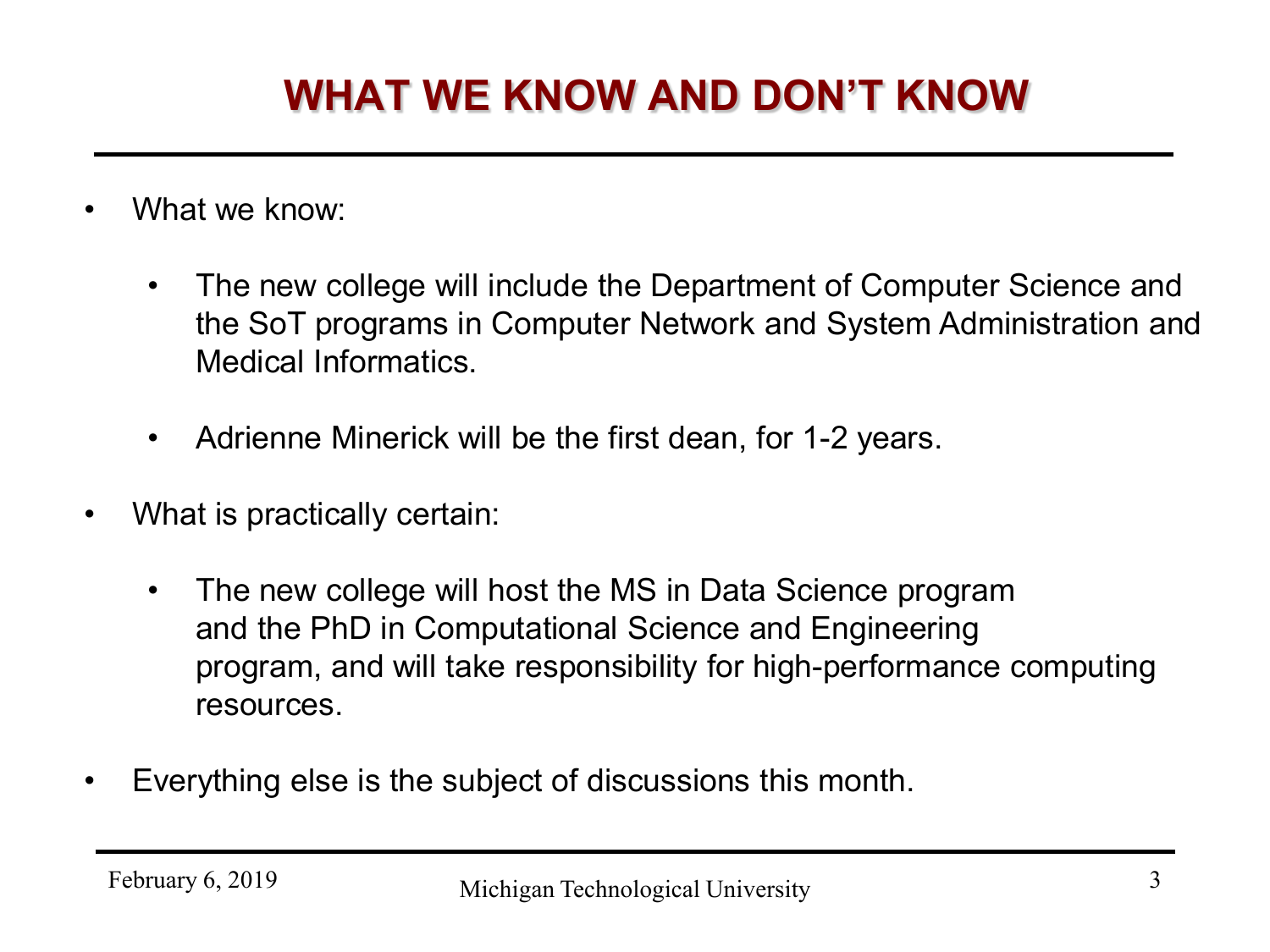## **GETTING DOWN TO BUSINESS**

- We are now at the point of crafting a vision: not for a new college of computing, but for a *Michigan Tech which is made stronger by having a college of computing.*
- We are starting to propose and discuss all the various scenarios for what may or may not be included in the new college.
- We will be open and transparent throughout the process, engaging the entire campus community and in particular the University Senate.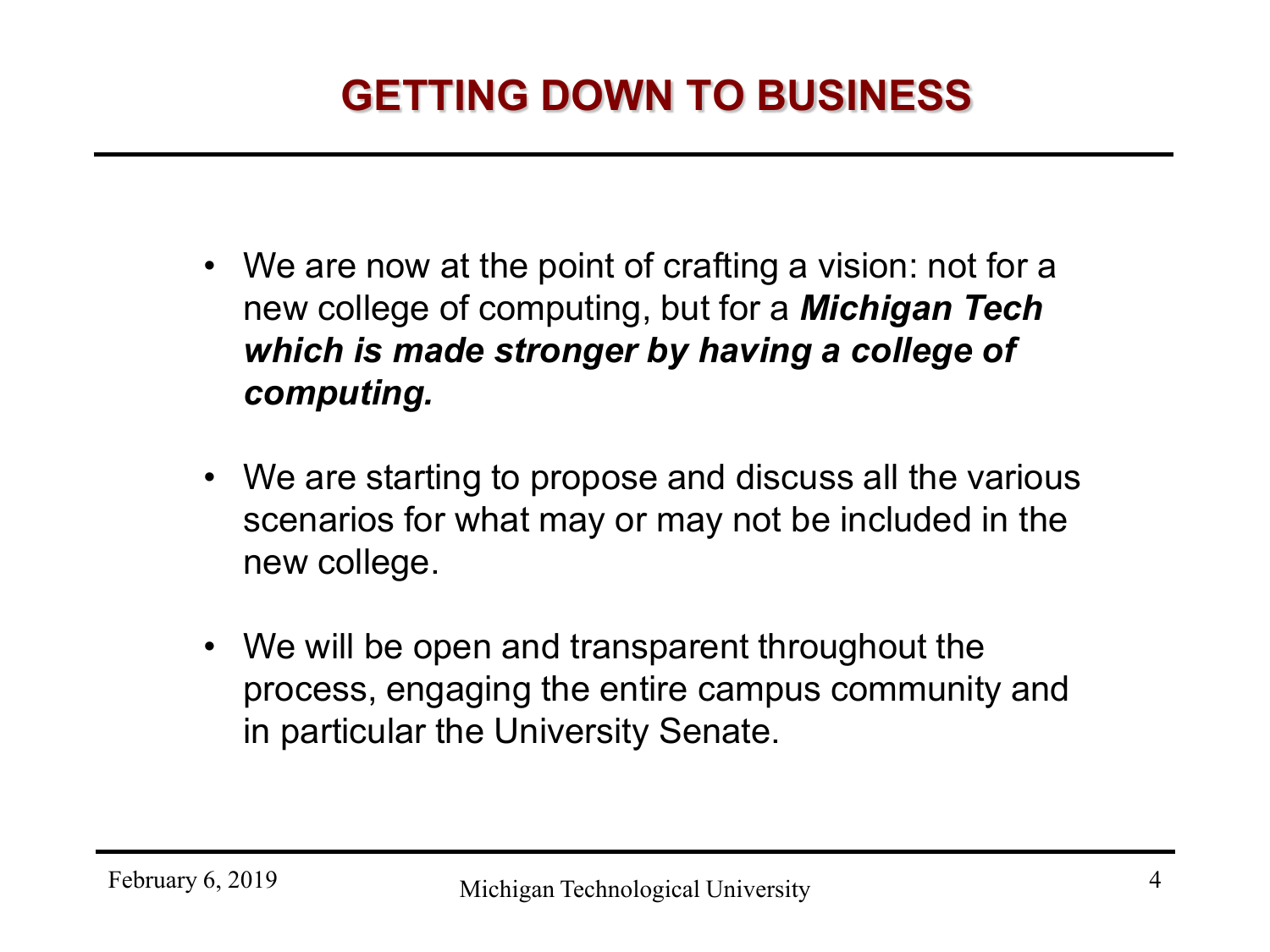#### **FACILITATED CONVERSATIONS FEB 13-15**

- Pavan Muzumdar, CEO of Automation Alley, will be on campus next week to facilitate a series of meetings with:
	- College of Engineering / Engineering Council
	- College of Sciences and Arts / College Council
	- **CS Department**
	- ECE Department
	- Math Sciences Department
	- CNSA/MI Programs
	- Dean Johnson/Andrew Storer
	- Others?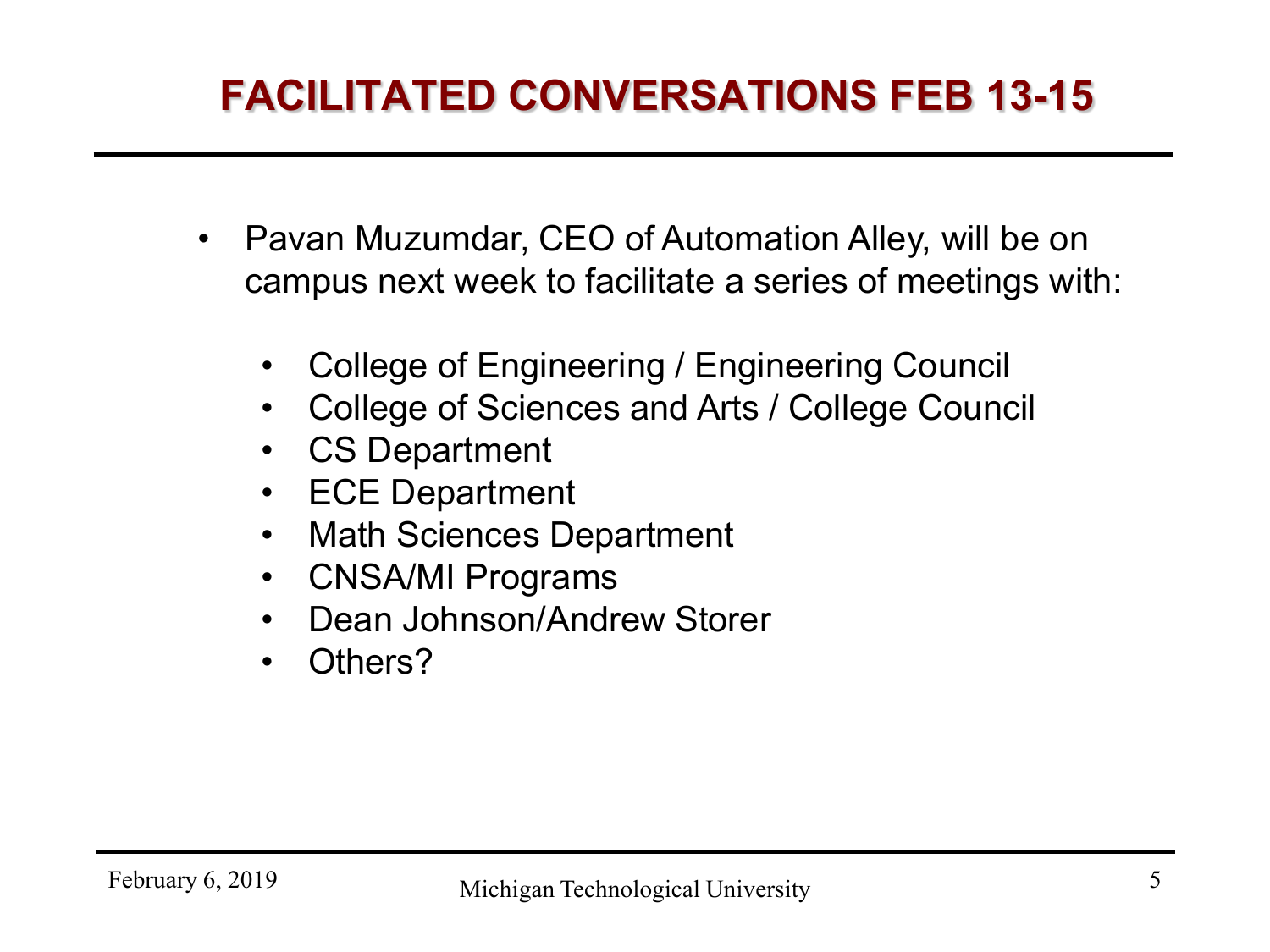## **TECH FORWARD TIMELINE (TASK 2)**

- February 28: first pitch to Board of Trustees (5 minutes, 2 PowerPoint slides)
- April 15-19: second pitch to review committee (5 PowerPoint slides + written proposal)
- There are some other campus-wide activities planned in April
- A review committee of four, two from President's Council and two from University Senate, will choose 5 of the 9 initiatives for funding beginning Fall 2019. The remaining 4 will begin Fall 2020.